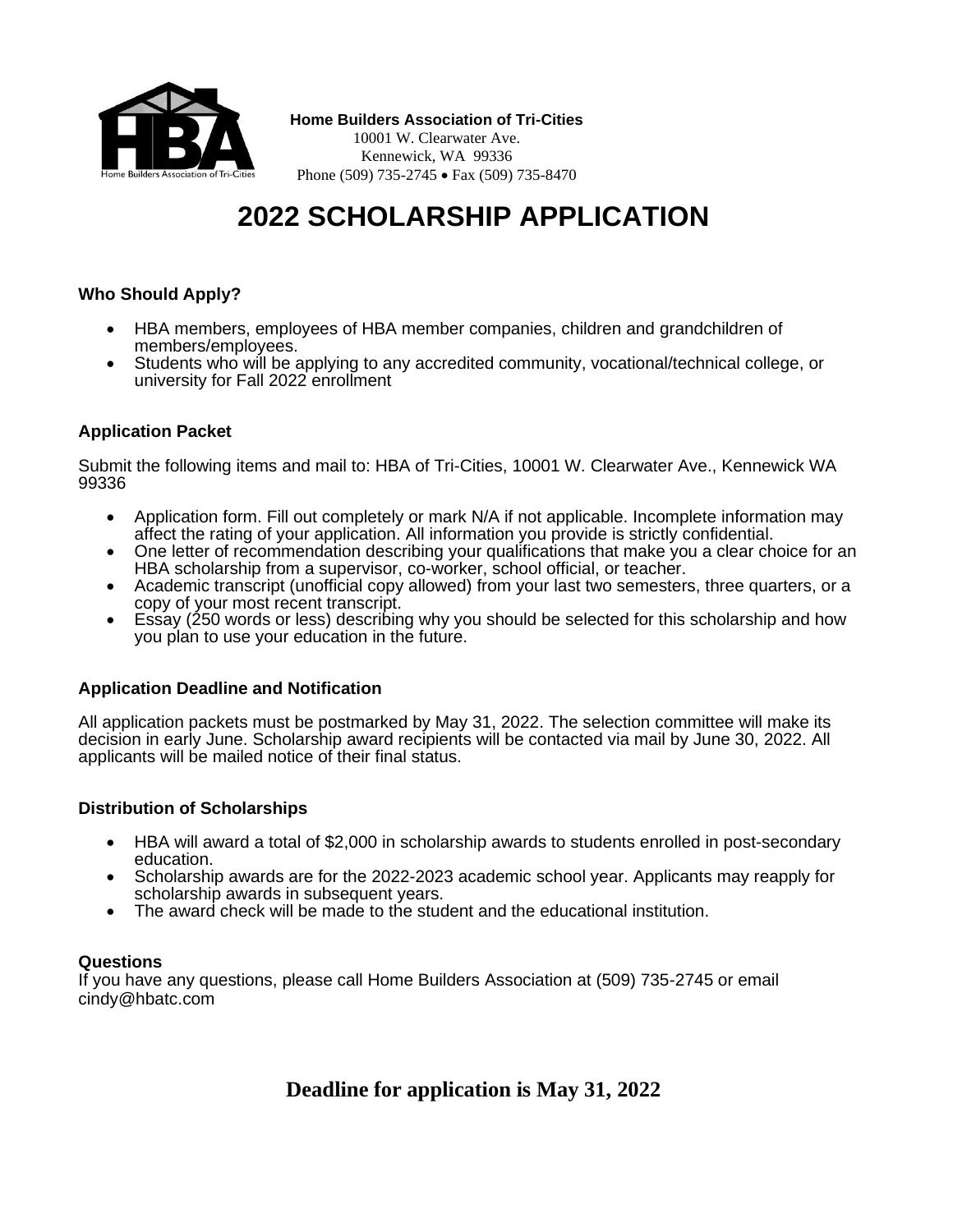# **GENERAL INFORMATION**

| Name:                       |                                                                                                          |
|-----------------------------|----------------------------------------------------------------------------------------------------------|
| Address:                    |                                                                                                          |
|                             | (This is the address where the scholarship award will be mailed)                                         |
|                             | By which Home Builders Association of Tri-Cities company are you, your parent, or grandparents employed? |
|                             |                                                                                                          |
|                             |                                                                                                          |
|                             | Where will you attend school in Fall 2022?                                                               |
|                             | Community College ____Vocational/Technical College ____University                                        |
|                             |                                                                                                          |
| <b>ACADEMIC INFORMATION</b> |                                                                                                          |
|                             |                                                                                                          |
|                             | GPA: ___________ (enclose copy of transcripts)                                                           |
|                             |                                                                                                          |
|                             | Number of Credits Taken at Present Time: GPA: GPA: (enclose copy of transcripts)                         |
|                             |                                                                                                          |
|                             | GPA: ____________ (enclose copy of transcripts)                                                          |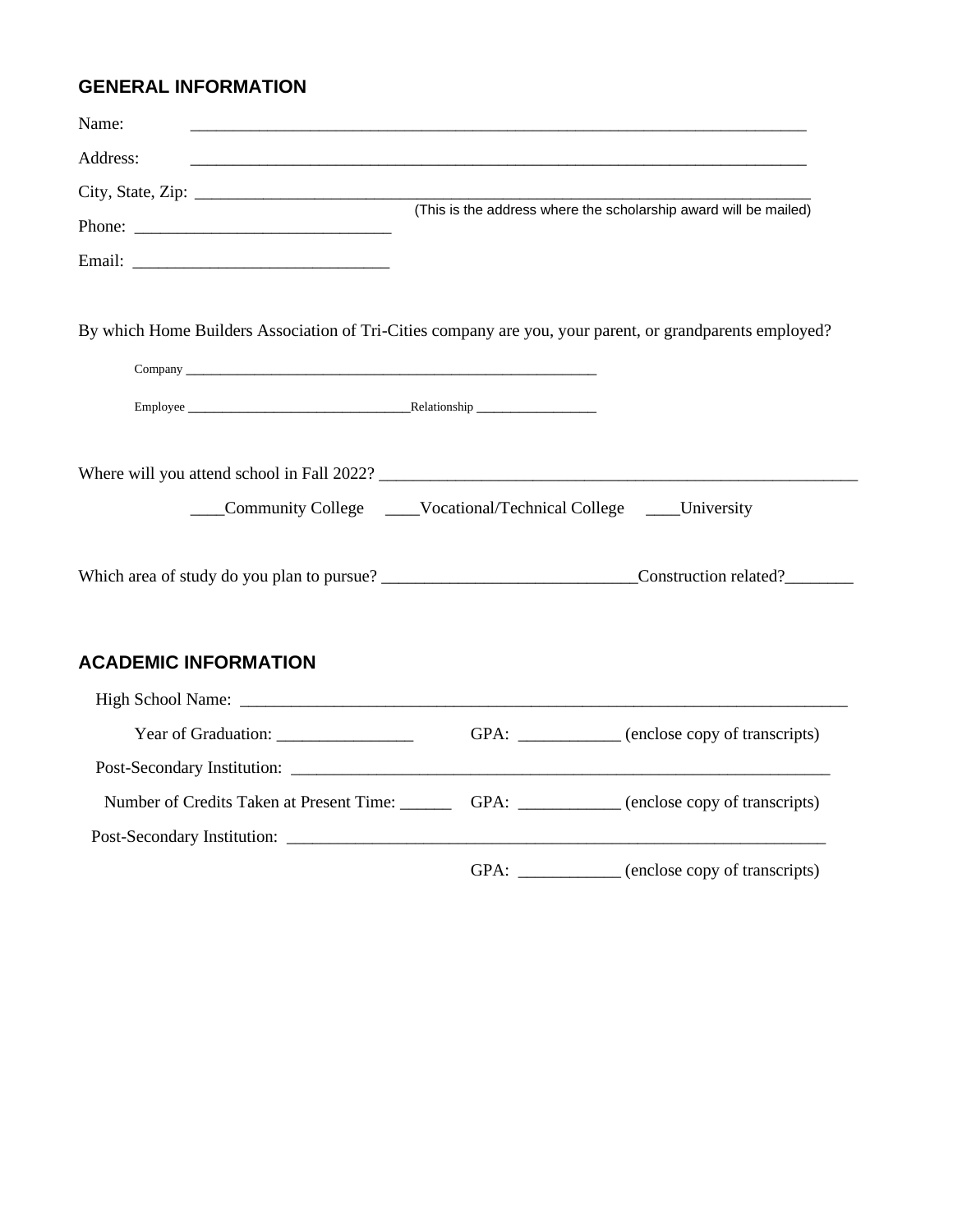# **SERVICE & ACTIVITIES**

Please list organizations of which you are a current member, indicating any leadership positions held:

Please list any extracurricular activities (including school related activities, hobbies, and volunteer work) which do not appear above. This may include past activities, but please specify the date:

Special Honors and Awards (include dates):

# **EMPLOYMENT HISTORY**

Please list your employment history, if any, including employer, address, dates, and primary responsibilities: